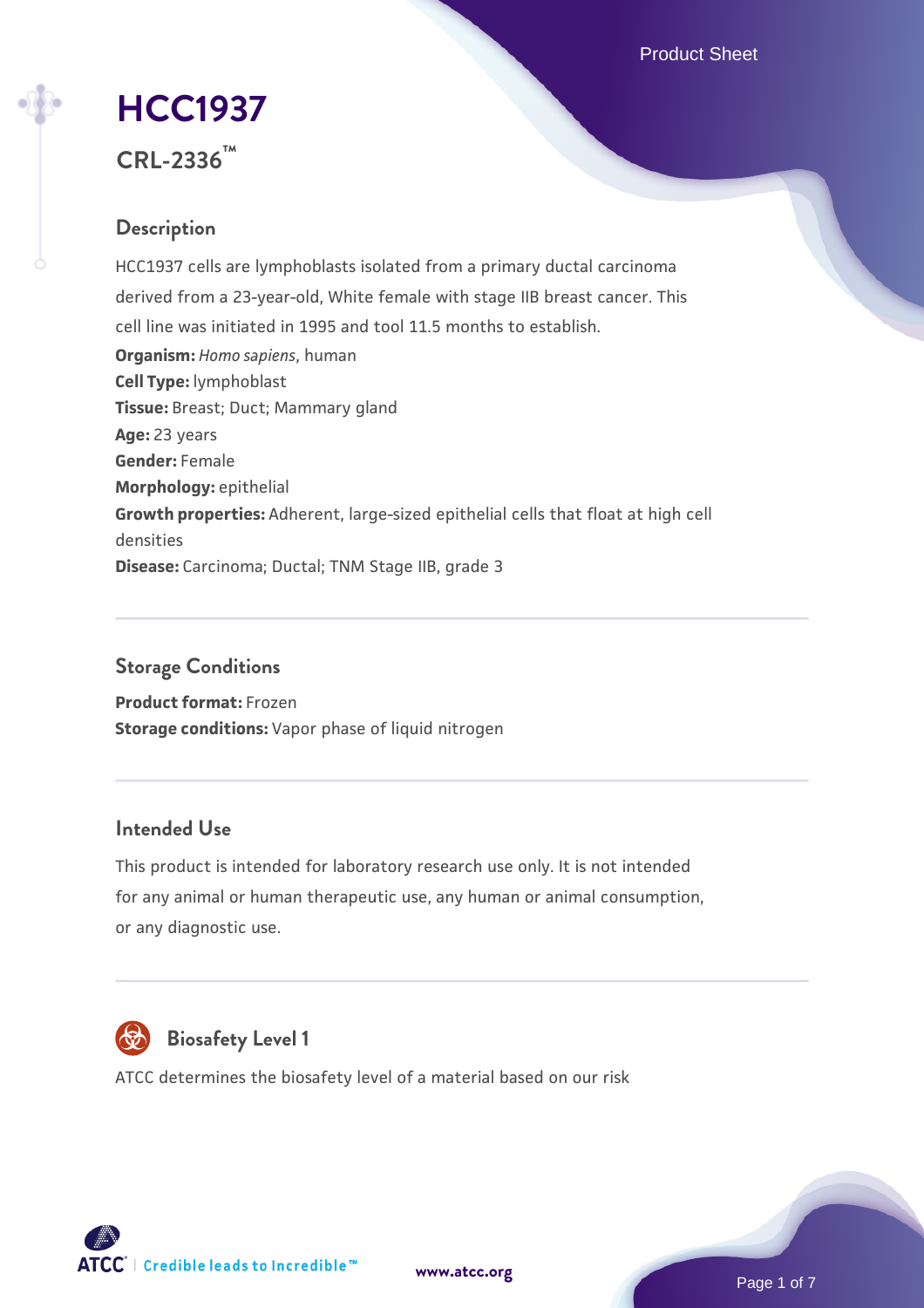assessment as guided by the current edition of *Biosafety in Microbiological and Biomedical Laboratories (BMBL)*, U.S. Department of Health and Human Services. It is your responsibility to understand the hazards associated with the material per your organization's policies and procedures as well as any other applicable regulations as enforced by your local or national agencies.

ATCC highly recommends that appropriate personal protective equipment is always used when handling vials. For cultures that require storage in liquid nitrogen, it is important to note that some vials may leak when submersed in liquid nitrogen and will slowly fill with liquid nitrogen. Upon thawing, the conversion of the liquid nitrogen back to its gas phase may result in the vial exploding or blowing off its cap with dangerous force creating flying debris. Unless necessary, ATCC recommends that these cultures be stored in the vapor phase of liquid nitrogen rather than submersed in liquid nitrogen.

# **Certificate of Analysis**

For batch-specific test results, refer to the applicable certificate of analysis that can be found at www.atcc.org.

# **Growth Conditions**

**Temperature:** 37°C

# **Handling Procedures**

### **Unpacking and storage instructions:**

1. Check all containers for leakage or breakage.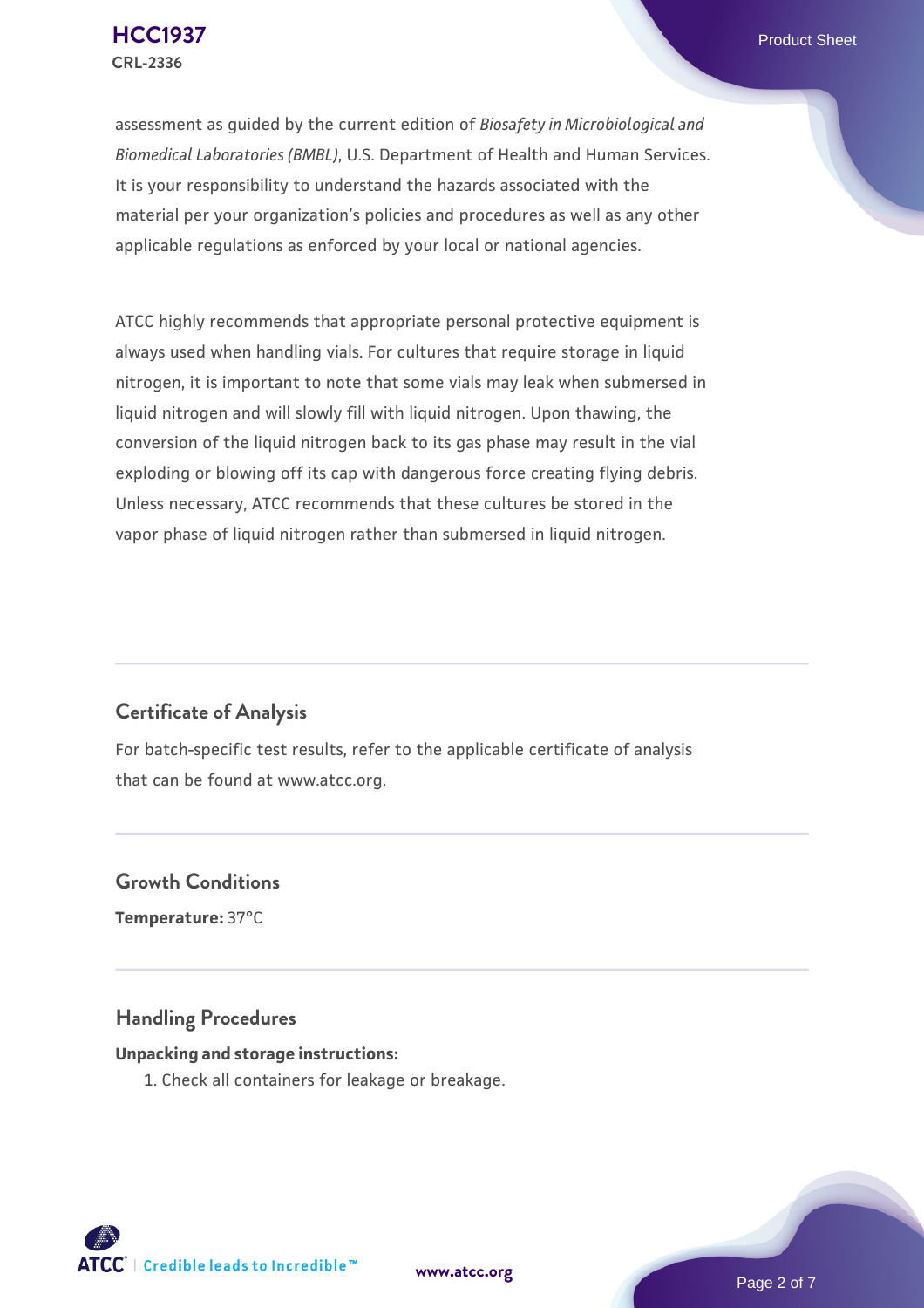**Complete medium:** The base medium for this cell line is ATCC-formulated RPMI-1640 Medium, ATCC [30-2001.](https://www.atcc.org/Products/All/30-2001.aspx) To make the complete growth medium, add the following components to the base medium: fetal bovine serum (ATCC [30-2020\)](https://www.atcc.org/Products/All/30-2020.aspx) to a final concentration of 10%.

**Handling Procedure:** To insure the highest level of viability, thaw the vial and initiate the culture as soon as possible upon receipt. If upon arrival, continued storage of the frozen culture is necessary, it should be stored in liquid nitrogen vapor phase and not at -70°C. Storage at -70°C will result in loss of viability.

- 1. Thaw the vial by gentle agitation in a 37°C water bath. To reduce the  $\,$ possibility of contamination, keep the O-ring and cap out of the water. Thawing should be rapid (approximately 2 minutes).
- 2. Remove the vial from the water bath as soon as the contents are thawed, and decontaminate by dipping in or spraying with 70% ethanol. All of the operations from this point on should be carried out under strict aseptic conditions.
- 3. Transfer the vial contents to a centrifuge tube containing 9.0 mL complete culture medium and spin at approximately 125 x g for 5 to 7 minutes.
- 4. Resuspend cell pellet with the recommended complete medium (see the specific batch information for the culture recommended dilution ratio) and dispense into a 25  $\text{cm}^2$  or a 75  $\text{cm}^2$  culture flask. It is important to avoid excessive alkalinity of the medium during recovery of the cells. It is suggested that, prior to the addition of the vial contents, the culture vessel containing the complete growth medium be placed into the incubator for at least 15 minutes to allow the medium to reach its normal pH (7.0 to 7.6).
- 5. Incubate the culture at 37°C in a suitable incubator. A 5% CO<sub>2</sub> in air atmosphere is recommended if using the medium described on this product sheet.

**Subculturing procedure:** Volumes used in this protocol are for 75 cm<sup>2</sup> flask; proportionally reduce or increase amount of dissociation medium for culture vessels of other sizes.

Page 3 of 7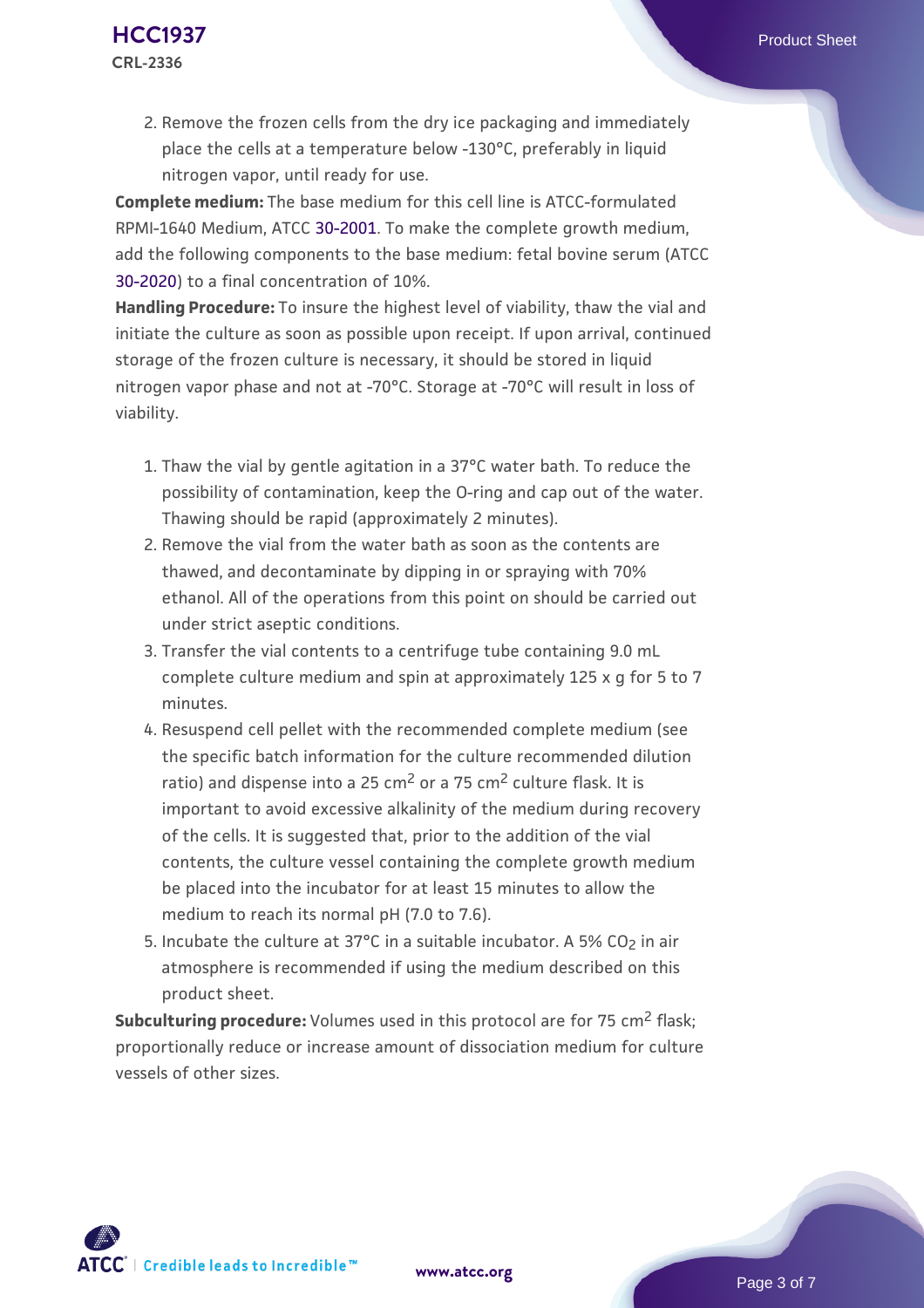- 1. Remove and discard culture medium.
- 2. Briefly rinse the cell layer with 0.25% (w/v) Trypsin-0.53 mM EDTA solution to remove all traces of serum that contains trypsin inhibitor.
- 3. Add 2.0 to 3.0 mL of Trypsin-EDTA solution to flask and observe cells under an inverted microscope until cell layer is dispersed (usually within 5 to 15 minutes).

**Note**: To avoid clumping do not agitate the cells by hitting or shaking the flask while waiting for the cells to detach. Cells that are difficult to detach may be placed at 37°C to facilitate dispersal.

- Add 6.0 to 8.0 mL of complete growth medium and aspirate cells by 4. gently pipetting.
- 5. Add appropriate aliquots of the cell suspension to new culture vessels.
- 6. Incubate cultures at 37°C

#### **Subculture Ratio:** 1:2 to 1:4

#### **Medium Renewal:** Every 2 to 3 days.

**Note**: For more information on enzymatic dissociation and subculturing of cell lines consult Chapter 10 in **Culture of Animal Cells, a manual of Basic Technique** by R. Ian Freshney, 3rd edition, published by Alan R. Liss, N.Y., 1994.

**Reagents for cryopreservation:** Complete growth medium supplemented with 5% (v/v) DMSO (ATCC 4-X)

# **Material Citation**

If use of this material results in a scientific publication, please cite the material in the following manner: HCC1937 (ATCC CRL-2336)

# **References**

References and other information relating to this material are available at www.atcc.org.

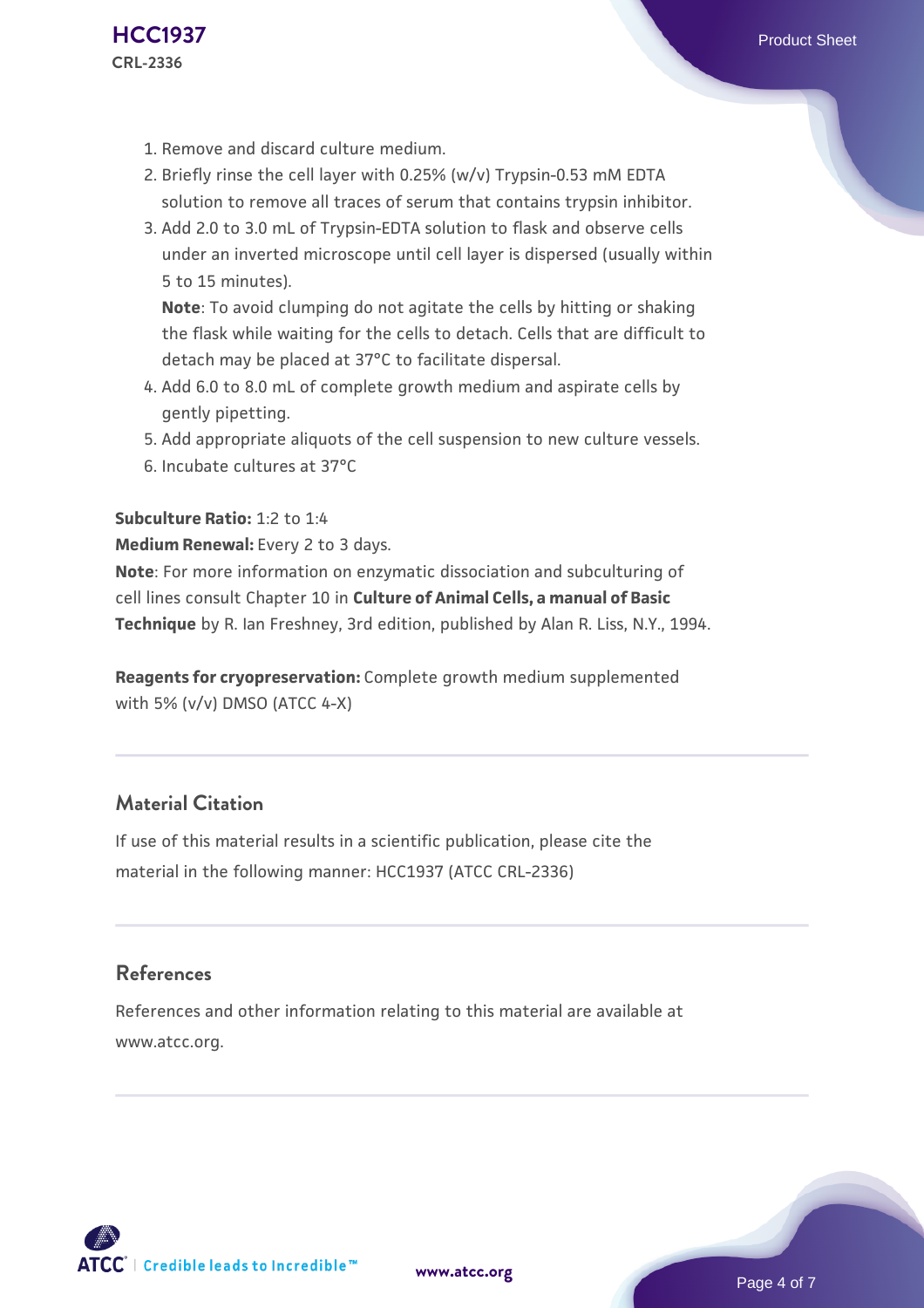# **Warranty**

The product is provided 'AS IS' and the viability of ATCC® products is warranted for 30 days from the date of shipment, provided that the customer has stored and handled the product according to the information included on the product information sheet, website, and Certificate of Analysis. For living cultures, ATCC lists the media formulation and reagents that have been found to be effective for the product. While other unspecified media and reagents may also produce satisfactory results, a change in the ATCC and/or depositor-recommended protocols may affect the recovery, growth, and/or function of the product. If an alternative medium formulation or reagent is used, the ATCC warranty for viability is no longer valid. Except as expressly set forth herein, no other warranties of any kind are provided, express or implied, including, but not limited to, any implied warranties of merchantability, fitness for a particular purpose, manufacture according to cGMP standards, typicality, safety, accuracy, and/or noninfringement.

# **Disclaimers**

This product is intended for laboratory research use only. It is not intended for any animal or human therapeutic use, any human or animal consumption, or any diagnostic use. Any proposed commercial use is prohibited without a license from ATCC.

While ATCC uses reasonable efforts to include accurate and up-to-date information on this product sheet, ATCC makes no warranties or representations as to its accuracy. Citations from scientific literature and patents are provided for informational purposes only. ATCC does not warrant that such information has been confirmed to be accurate or complete and the customer bears the sole responsibility of confirming the accuracy and completeness of any such information.

This product is sent on the condition that the customer is responsible for and assumes all risk and responsibility in connection with the receipt, handling,



**[www.atcc.org](http://www.atcc.org)**

Page 5 of 7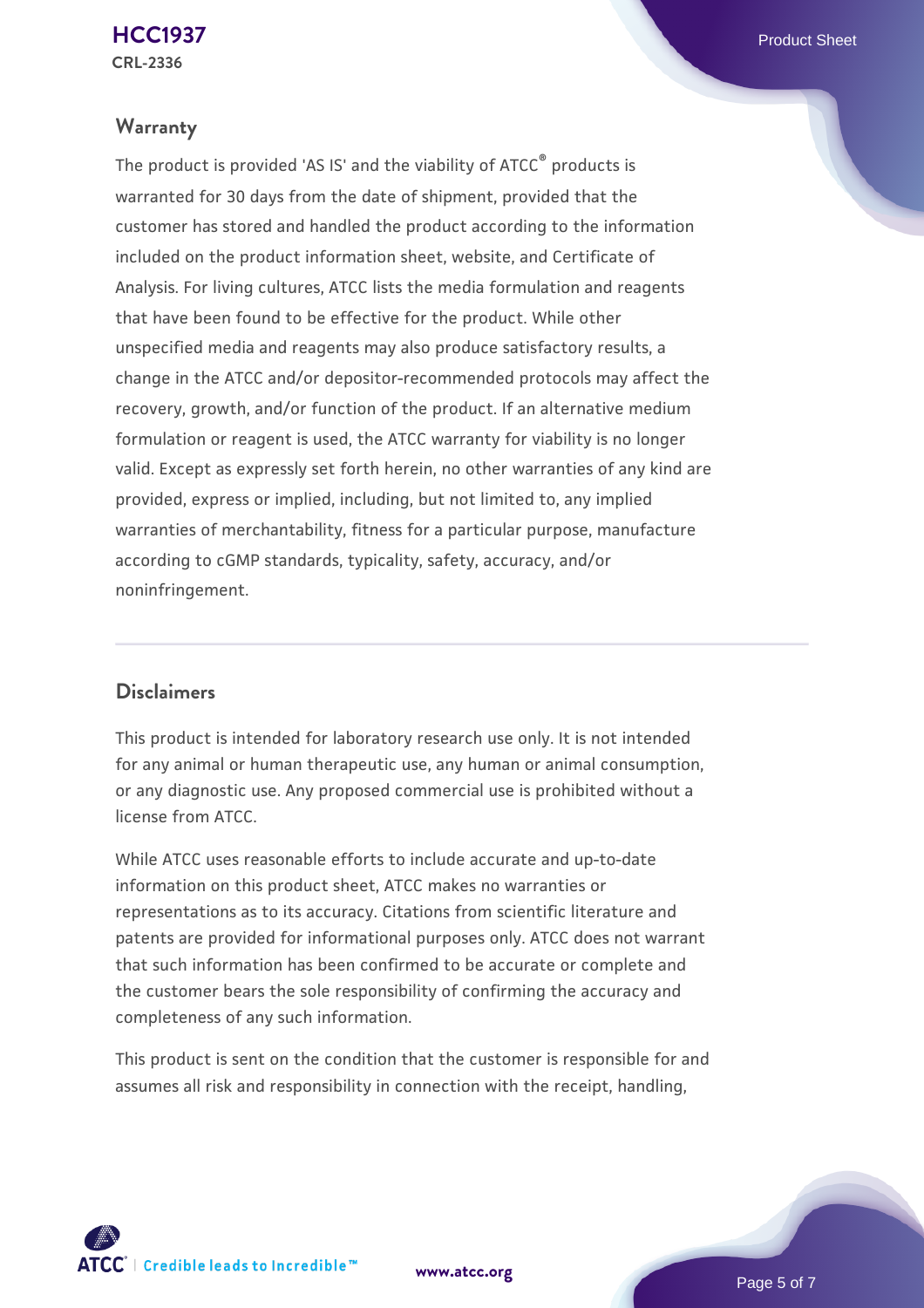storage, disposal, and use of the ATCC product including without limitation taking all appropriate safety and handling precautions to minimize health or environmental risk. As a condition of receiving the material, the customer agrees that any activity undertaken with the ATCC product and any progeny or modifications will be conducted in compliance with all applicable laws, regulations, and guidelines. This product is provided 'AS IS' with no representations or warranties whatsoever except as expressly set forth herein and in no event shall ATCC, its parents, subsidiaries, directors, officers, agents, employees, assigns, successors, and affiliates be liable for indirect, special, incidental, or consequential damages of any kind in connection with or arising out of the customer's use of the product. While reasonable effort is made to ensure authenticity and reliability of materials on deposit, ATCC is not liable for damages arising from the misidentification or misrepresentation of such materials.

Please see the material transfer agreement (MTA) for further details regarding the use of this product. The MTA is available at www.atcc.org.

# **Copyright and Trademark Information**

© ATCC 2021. All rights reserved.

ATCC is a registered trademark of the American Type Culture Collection.

# **Revision**

This information on this document was last updated on 2022-03-13

# **Contact Information**

ATCC 10801 University Boulevard Manassas, VA 20110-2209 USA